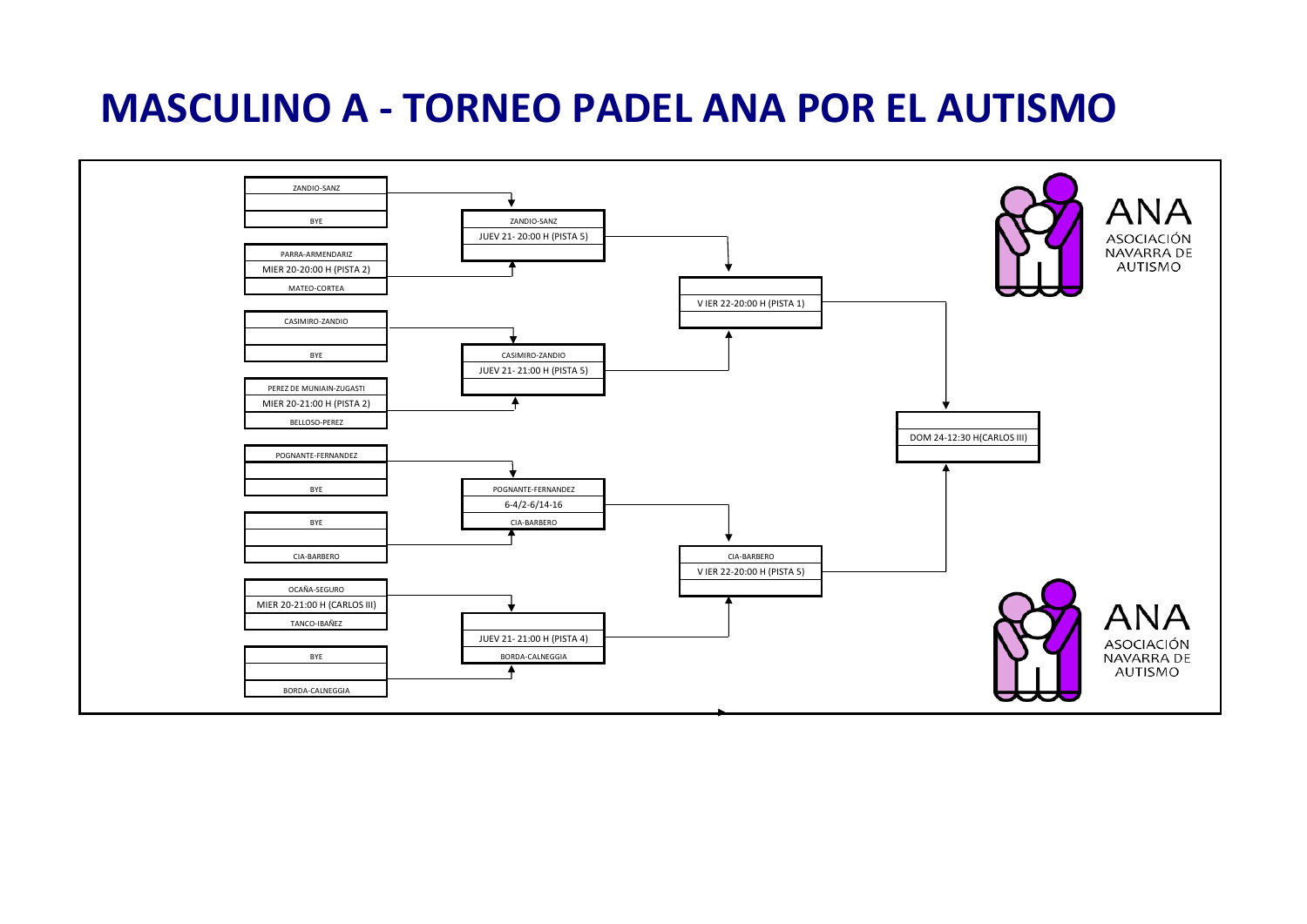#### **MASCULINO B - TORNEO PADEL ANA POR EL AUTISMO**

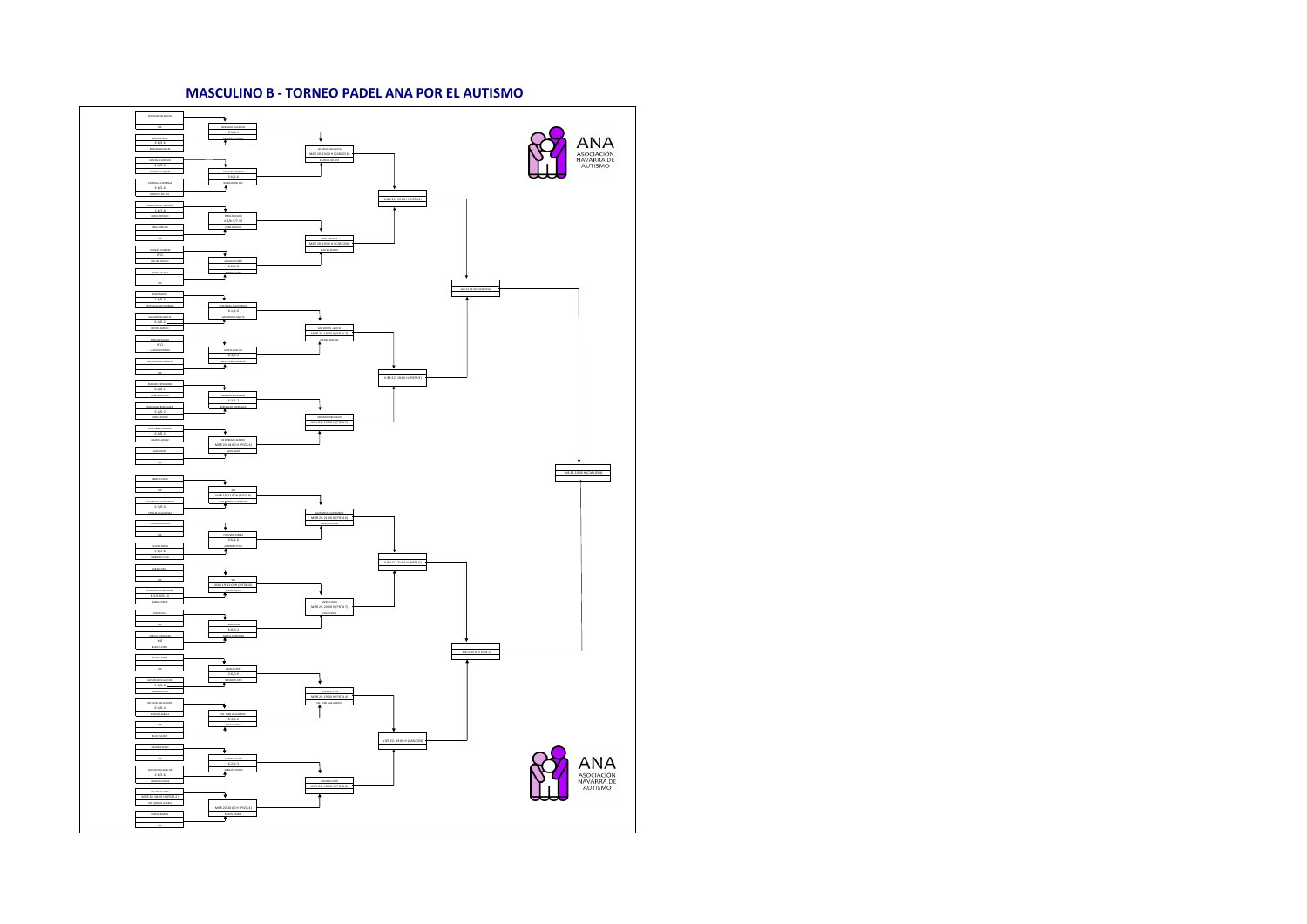### **MASCULINO C - TORNEO PADEL ANA POR EL AUTISMO**

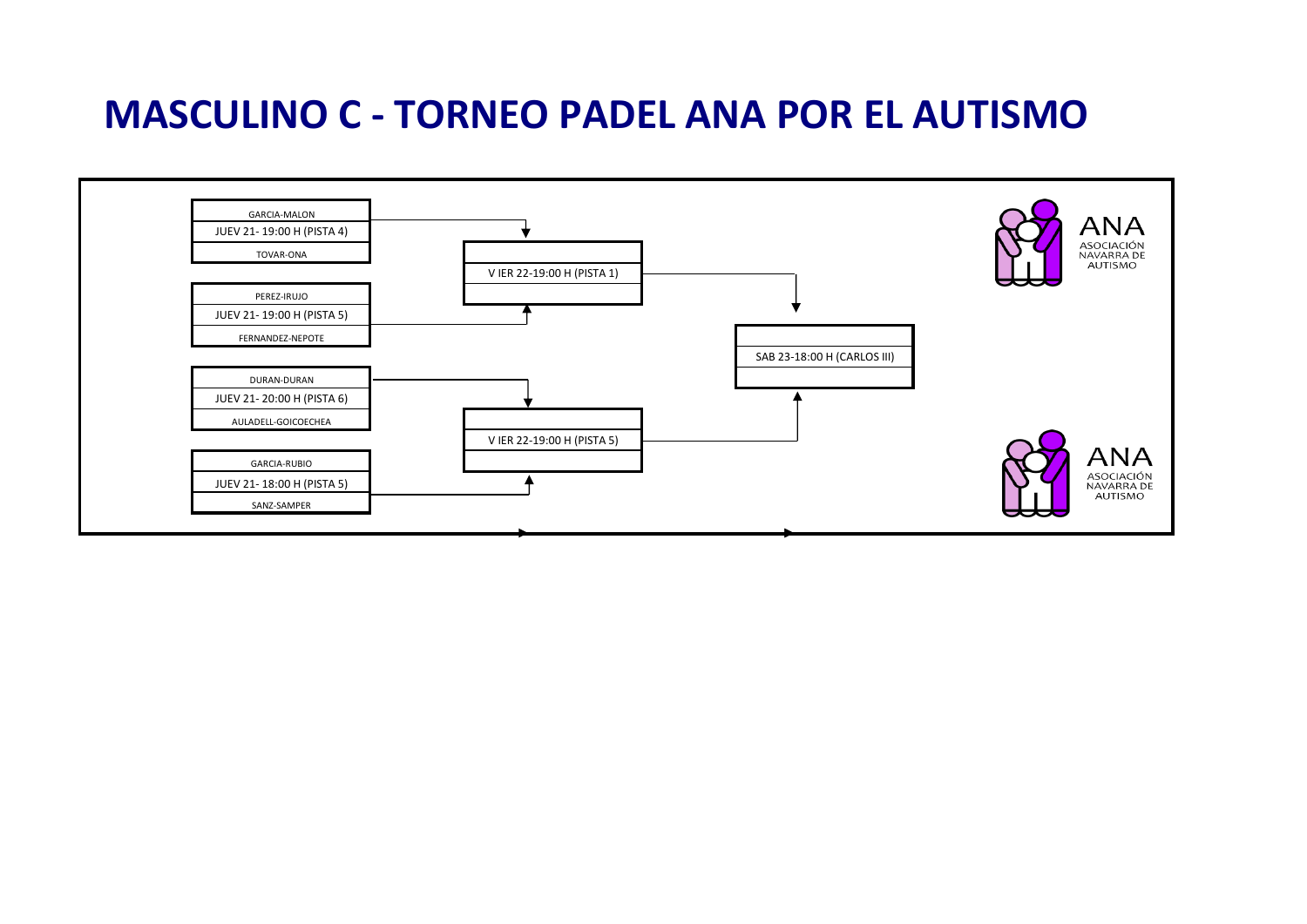# **FEMENINO A - TORNEO PADEL ANA POR EL AUTISMO**

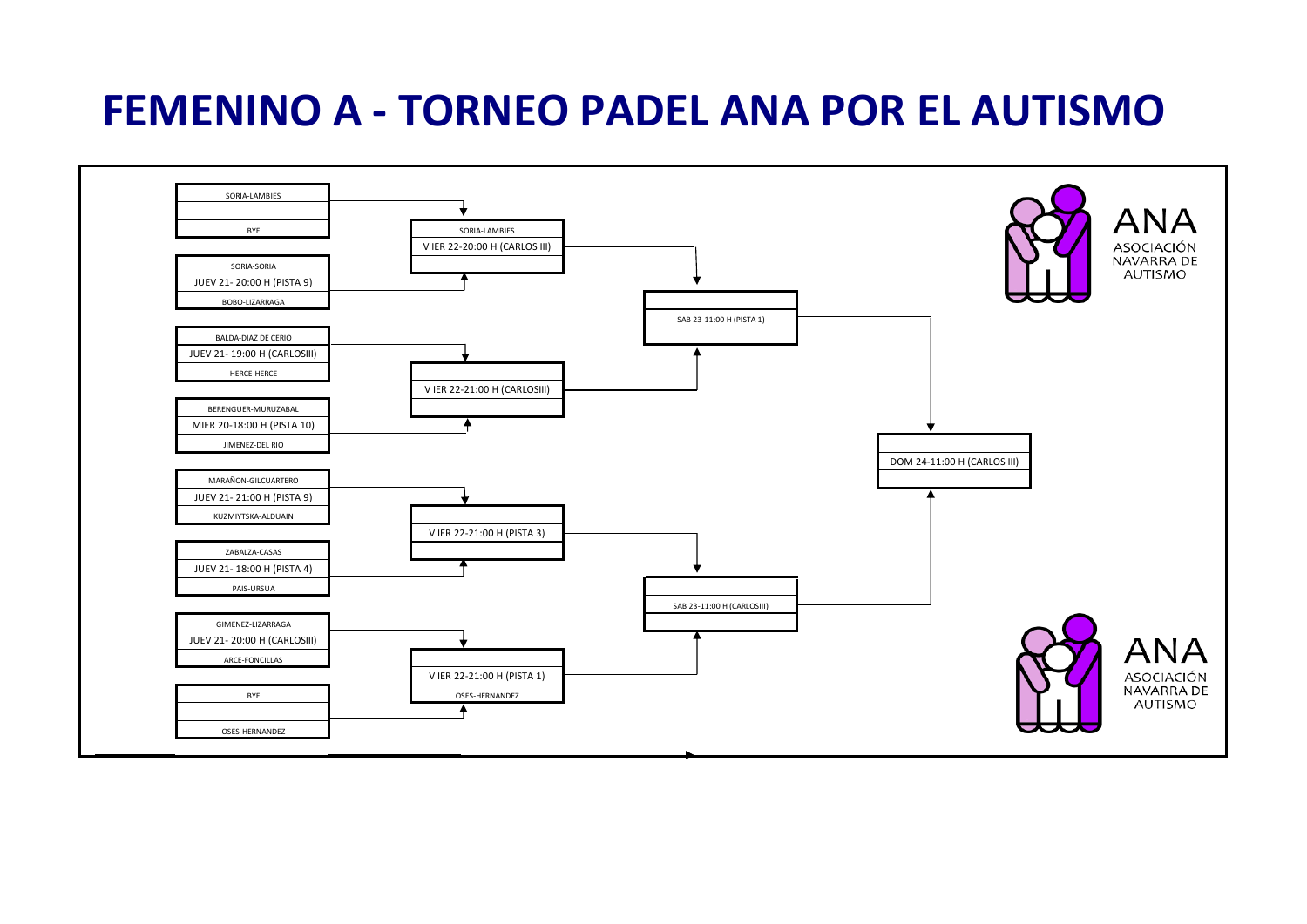### **FEMENINO B - TORNEO PADEL ANA POR EL AUTISMO**

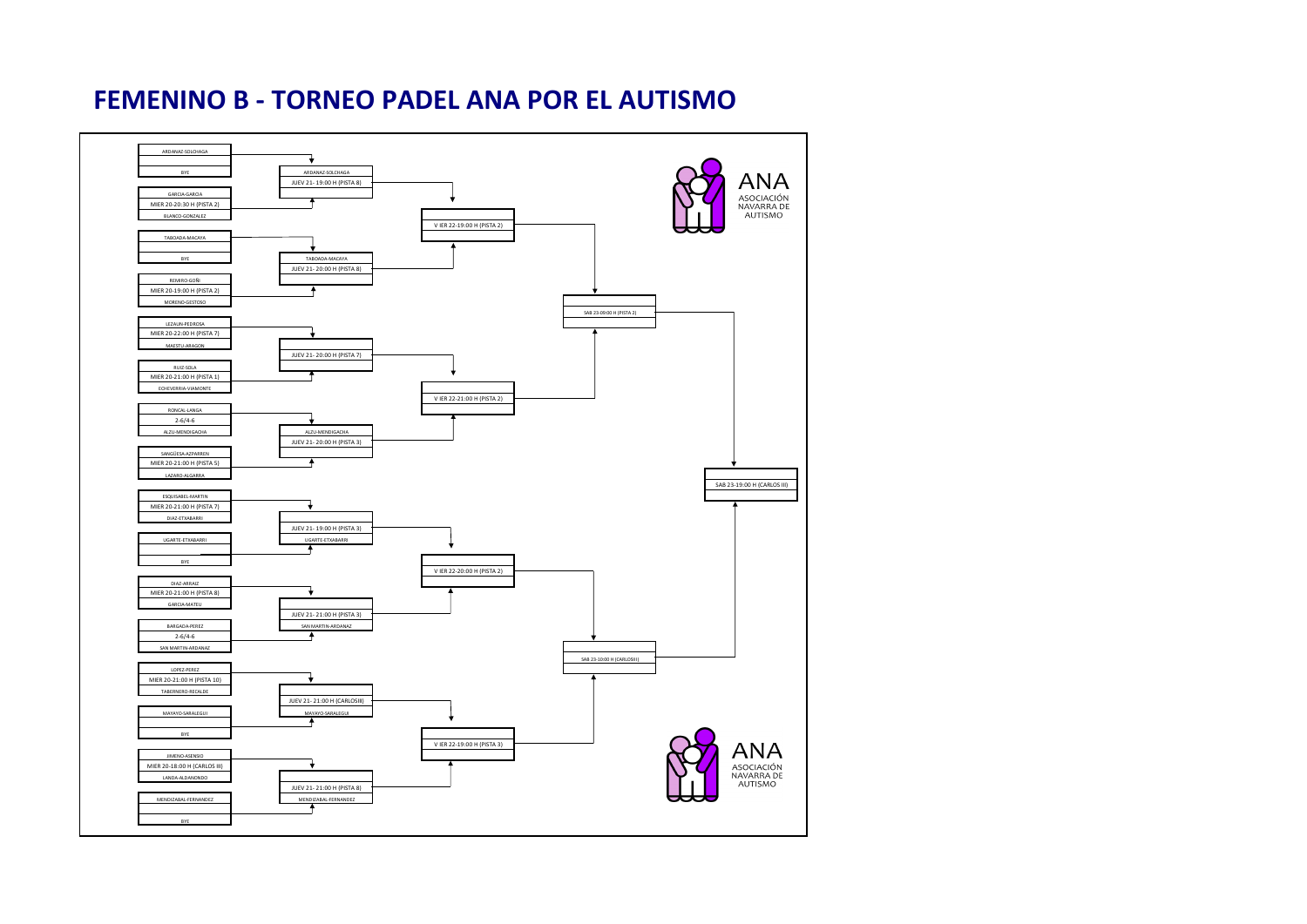## **FEMENINO C - TORNEO PADEL ANA POR EL AUTISMO**

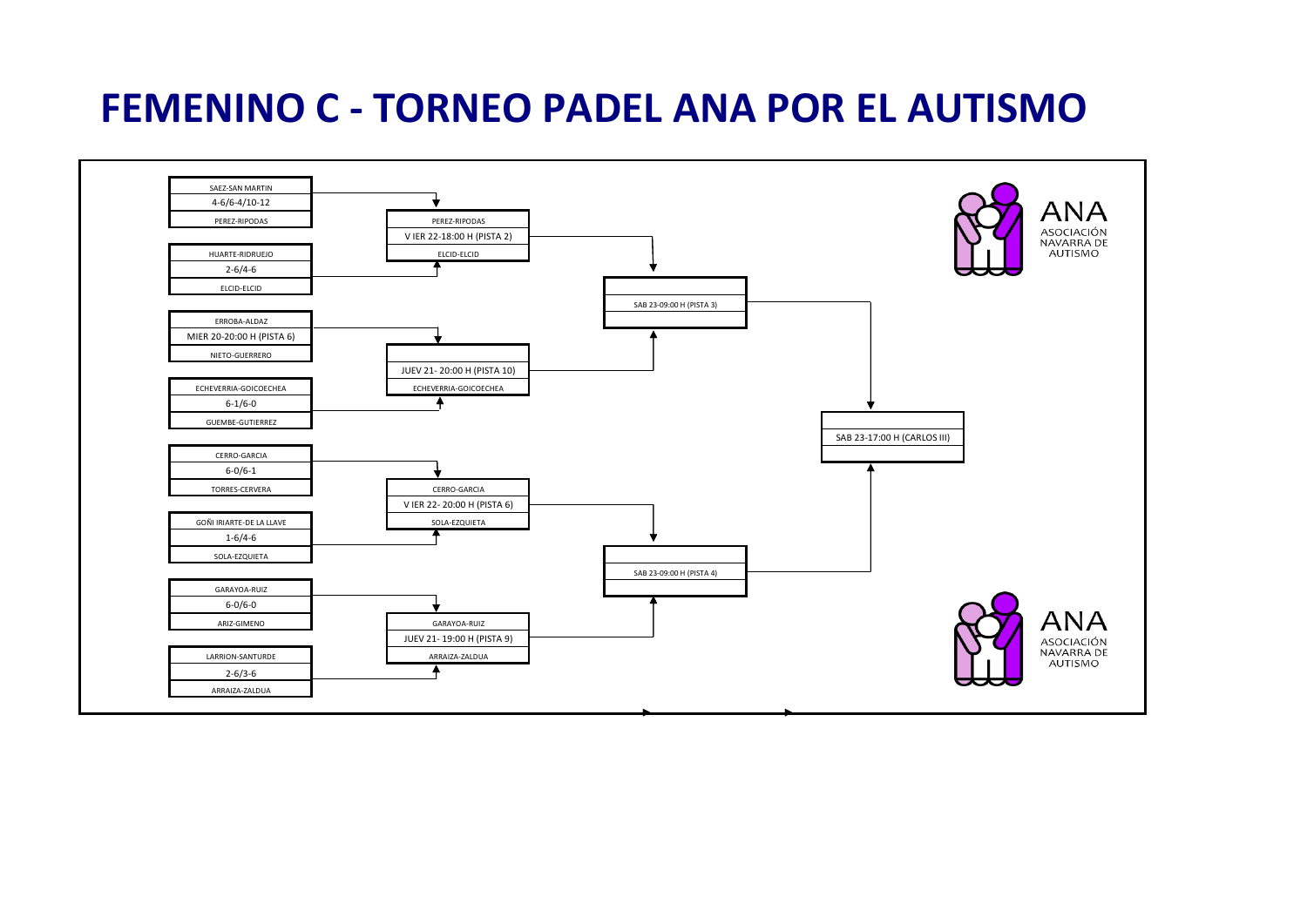### **MIXTO - TORNEO PADEL ANA POR EL AUTISMO**